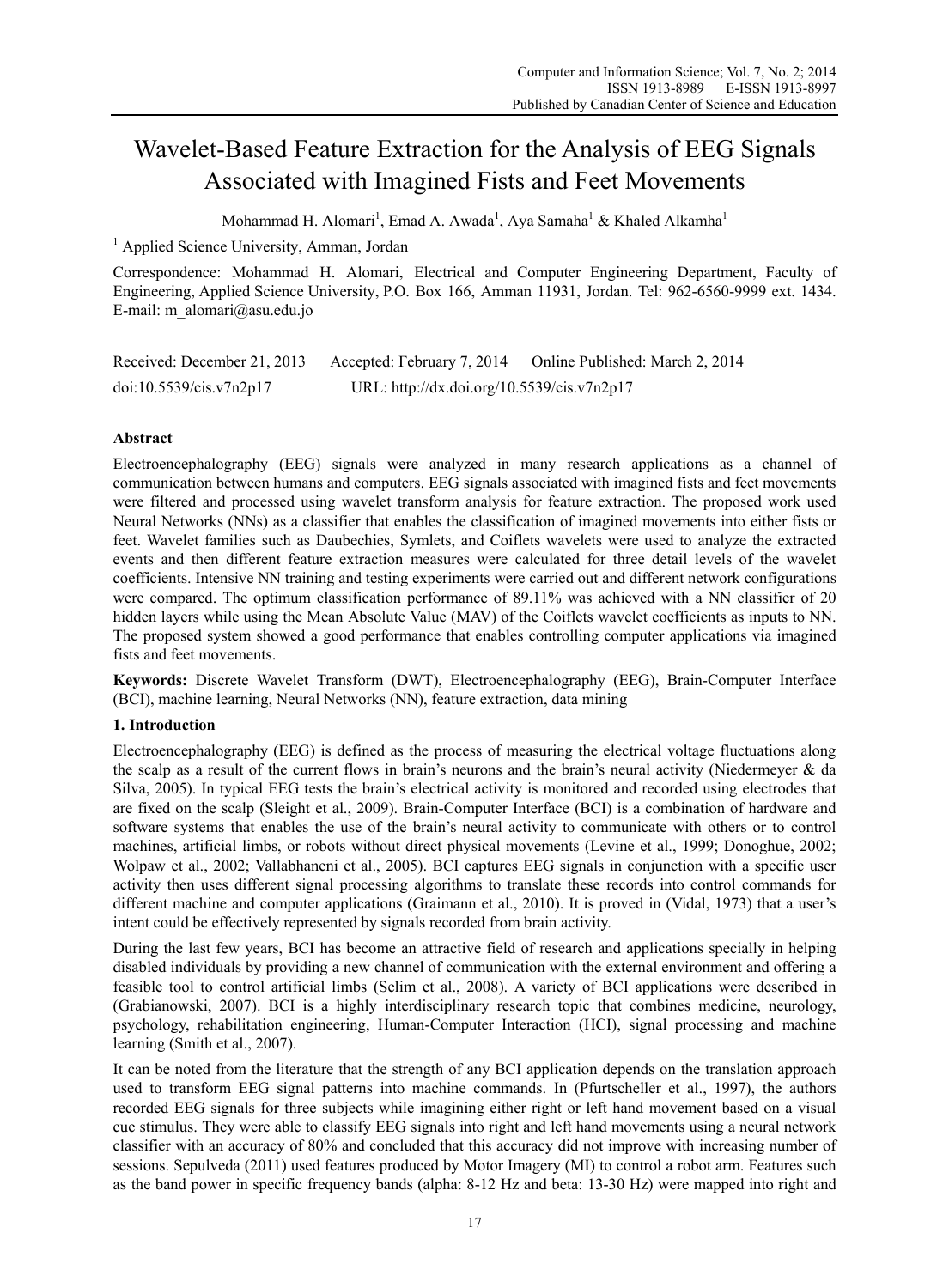left limb movements. In addition, they used similar features with MI, which are the Event Related Desynchronization and Synchronization (ERD/ERS) comparing the signal's energy in specific frequency bands with respect to the mentally relaxed state.

It was shown in (Mohamed, 2011; Alomari et al., 2013) that the combination of ERD/ERS and Movement-Related Cortical Potentials (MRCP) improves EEG classification as this offers an independent and complimentary information. The authors of (Farina et al., 2007) presented an approach for the classification of single trial MRCP using a discrete dyadic wavelet transform and Support Vector Machines (SVMs) and they provided a promising classification performance. A single trial right/left hand movement classification is reported in (Kim et al., 2003). The authors analyzed both executed and imagined hand movement EEG signals and created a feature vector consisting of the ERD/ERS patterns of the mu and beta rhythms and the coefficients of the autoregressive model. Artificial Neural Networks (ANNs) is applied to two kinds of testing datasets and an average recognition rate of 93% is achieved.

A three-class BCI system was presented in (Wang et al., 2007) for the translation of imagined left/right hands and foot movements into commands that operates a wheelchair. This work used many spatial patterns of ERD on mu rhythms along the sensory-motor cortex and the resulting classification accuracy for online and offline tests was 79.48% and 85.00%, respectively. The authors of (Guger et al., 1999) proposed an EEG-based BCI system that controls hand prosthesis of paralyzed people by movement thoughts of left and right hands. They reported an accuracy of about 90%.

In Su et al. (2011), a hybrid BCI control strategy is presented. The authors expanded the control functions of a P300 potential based BCI for virtual devices and MI related sensorimotor rhythms to navigate in a virtual environment. Imagined left/right hand movements were translated into movement commands in a virtual apartment and an extremely high testing accuracy results were reached.

Homri et al. (2012) applied the Daubechies, Coiflet and Symmlet wavelet families to a dataset of MI to extract features and describe right and left hand movement imagery. The authors reported that the use of Linear Discriminate Analysis (LDA) and Multilayer Perceptron (MLP) Neural Networks (NNs) provided good classification results and that LDA classifier achieved higher classification results of up to 88% for different Symmlet wavelets. Tolić and Jović (2013) used the discrete wavelet transform (DWT) to create inputs for a NNs classifier and the authors reported a very high classification accuracy of 99.87% for the recognition of some mental tasks.

We proposed a system that could efficiently discriminate between executed left and right fist movements in our previous study (Alomari et al., 2013). The current work is an extension for our studies to classify both imagined fists and feet movements by analyzing EEG signals recorded during a large number of experiments for 100 different subjects. Many wavelet families were used to calculate wavelet coefficients and then all the possible feature candidates were extracted and used in the training/testing and optimization experiments of a NNs classifier.

# **2. The PhysioNet EEG Dataset**

In this work, we used the EEG dataset that was created and contributed to PhysioNet (Goldberger et al., 2000) by the developers of the BCI2000 (Schalk et al., 2004) instrumentation system. The dataset is publically available online at http://www.physionet.org/pn4/eegmmidb. It consists of more than 1500 one or two minutes-duration EEG records obtained from 109 healthy subjects. Subjects were asked to execute and imagine different tasks while 64 channels of EEG signals were recorded from the electrodes that were fitted along the scalp.

In the records of the dataset that are related to the current research, each subject performed three experimental runs of imagining the movement of both fists or both feet. During each two-minute run, either the top or the bottom of a computer screen shows a target. The subject imagines opening and closing either both fists (if the target is on top) or both feet (if the target is on the bottom) until the target disappears where he relaxes. This was repeated 15 times during each two-minute run. Then the obtained EEG signals were recorded according to the international 10-20 system as seen in Figure 1. For this work, we created a subset of three two-minute runs for 100 subjects for a total of 4500 events (45 imagined events per subject).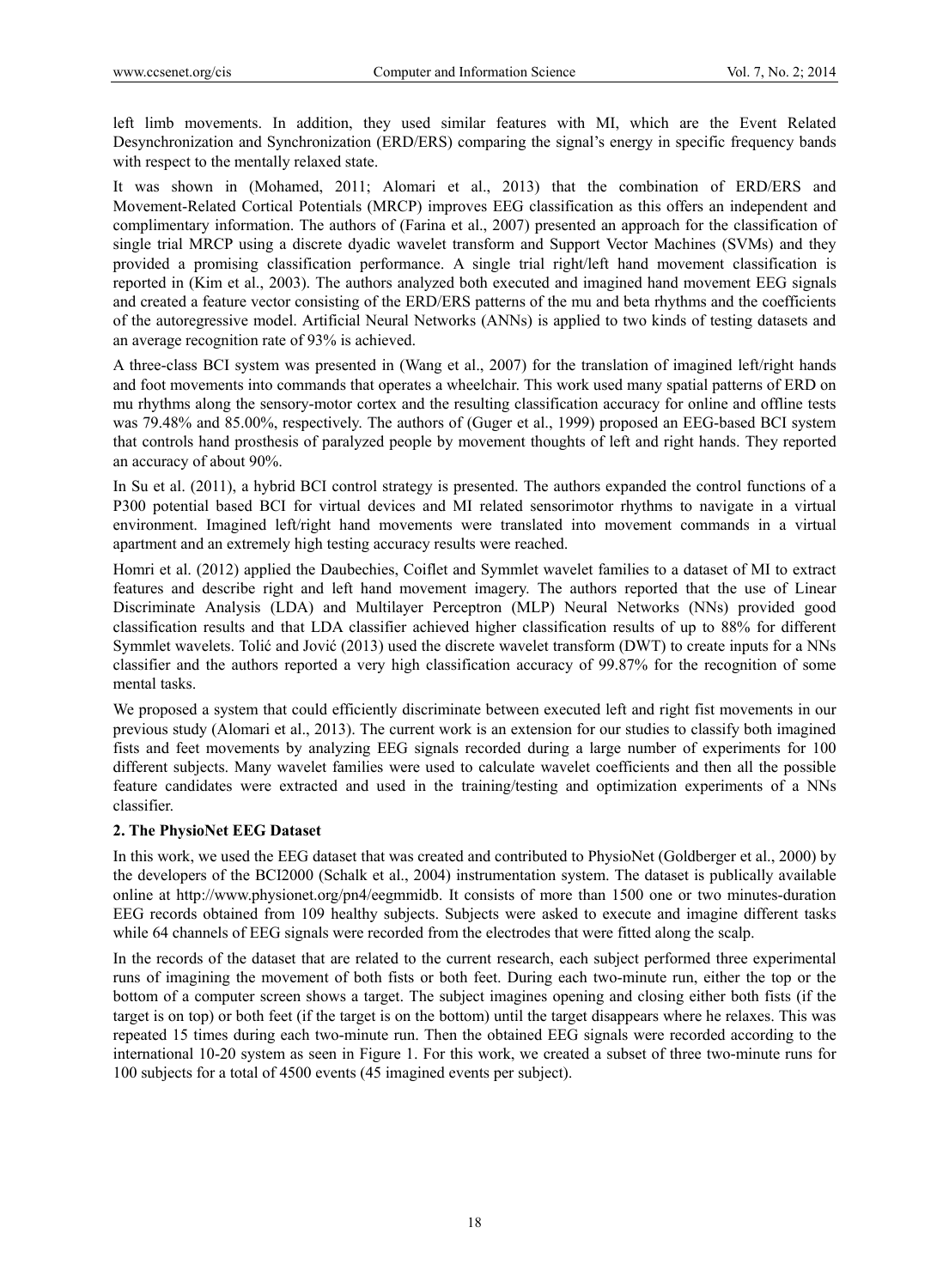

Figure 1. The International 10-20 system (Jasper, 1958) as seen from (A) front and (B) left of the head

## 3. Preprocessing

#### 3.1 Channel Selection

It was shown in the literature that most of the EEG channels are representing redundant information (Sleight et al., 2009). In addition, it was concluded that the neural activity that is mostly correlated to the fists movements is almost exclusively contained within the channels  $C_3$ ,  $C_4$ , and  $C_2$  of the EEG channels as depicted in Figure 1.A (Deecke et al., 1982; Neuper & Pfurtscheller, 2001). So, we assumed that there is no need to analyze all the available EEG channels and it is more efficient to process the  $C_3$ ,  $C_4$ , and  $C_2$  channels of data.

#### 3.2 Filtering

EEGs are noisy and non-stationary signals that have to be filtered to get rid of the unnecessary content from the raw signals (Romo-Vazquez et al., 2007). As shown in Figure 2, the first step of the proposed system is to filter the selected channels for the purpose of removing the DC (direct current) shifts and minimizing the presence of filtering artifacts at epoch boundaries. This was accomplished by applying a band pass filter from 0.5 Hz to 50 Hz using the interactive MATLAB toolbox EEGLAB (Delorme & Makeig, 2004).



Figure 2. A block diagram of the proposed system

It is shown in (Bartels et al., 2010) that EEG signals are usually masked by physiological artifacts that produce huge amounts of useless data. Eye and muscle movements could be good examples of these artifacts that constitute a challenge in the field of BCI research. Automatic Artifact Removal (AAR) automatically removes artifacts from EEG data based on blind source separation and other various algorithms. The AAR toolbox (Gómez-Herrero, 2008) was implemented as an EEGLAB plug-in and was used to process our EEG data subset on two stages: Electrooculography (EOG) removal using the Blind Source Separation (BSS) algorithm then Electromyography (EMG) Removal using the same algorithm (Joyce et al., 2004).

## 3.3 Event Splitting

As described previously, each two-minute EEG record includes 15 events that are separated by a short neutral period where the subject relaxes. A subject imagines opening and closing his fists or feet and keeps doing this for 4.1 seconds then he takes a rest for the duration of 4.2 seconds. These events count up to a sum of 120.3 seconds representing the two-minute record. In our experiments, data that are time locked to a specific event type were split in a separate vector. As the Physionet EEG dataset was sampled at 160 samples per second, each vector includes 656 samples (values) of the original recorded EEG signal.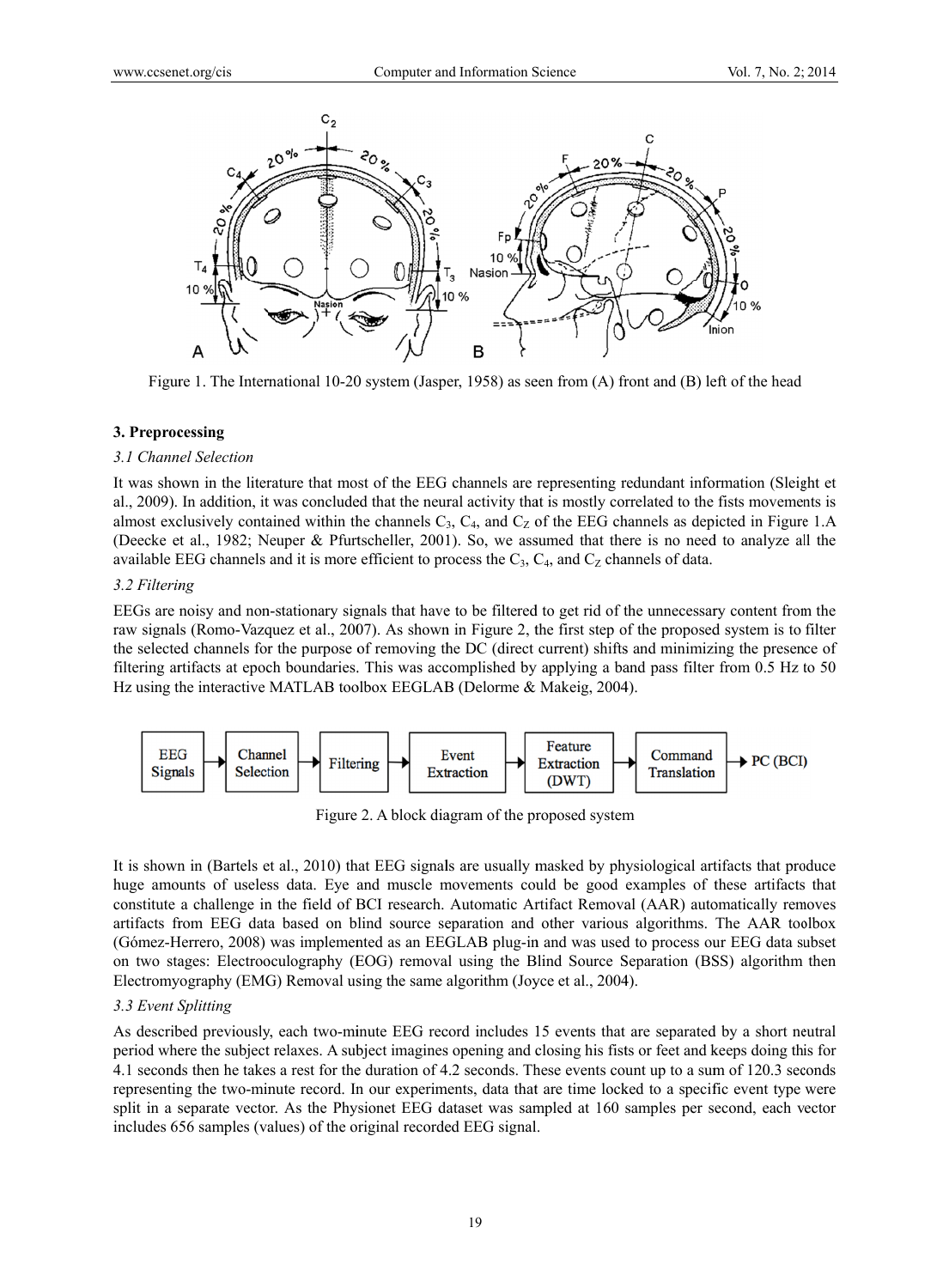## 4. Wavelet Transform Analysis

## 4.1 Wavelet Analysis for EEG Signals

The Wavelet transform analysis was used in a wide range of research topics within the field of signal processing (Riouel & Vetterli, 1991; Silverman, 2000; Oliver et al., 2005; Phinyomark et al., 2011, 2012; Awada & Alomari, 2013). Based on a multi-resolutions process, the wavelet properties of a scalable window allow pinpointing signal components. These properties of dilation and translation enable the extraction of all components for every position by creating different scales and shifted functions (in time domain) of a signal (Tuntisak & Premrudeepreechacharn, 2007; Oingvang & Zhe, 2012). As a result, wavelet finer and large scaling, permit all information of the signal (the big picture), while small scales shows signal details by zooming into the signal components.

For discrete data, such as the datasets used in the current work, the Discrete Wavelet Transform (DWT) is better fit for analysis. It was shown in (Phinyomark et al., 2010) that a suitable wavelet function must be used to optimize the analysis performance. A large selection of DWT mother wavelets is available to be used in our work. But the Daubechies (Db), Symlets (Sym), and Coiflets (Coif) wavelets were proved to be the most suitable families in similar applications (Mahaphonchaikul et al., 2010; Phinyomark et al., 2010; Homri et al., 2012; Kharat & Dudul, 2012; Michahial et al., 2012). So, in this work it was decided to calculate the Daubechies orthogonal wavelets Db2-Db20 (even indices), the Symlets wavelets Sym2-Sym20 (even indices), and the Coiflets wavelets Coif1-Coif5.

As shown in Figure 3, the main purpose of the DWT is to decompose the recorded EEG signal into multi-resolution subsets of coefficients: a detailed coefficient subset  $(CD_i)$  and an approximation coefficient subset  $(cA_i)$  at the level i. So, at the first decomposition level we obtain cD<sub>1</sub> and cA<sub>1</sub> then the first approximation  $cA_1$  can be transformed into  $cD_2$  and  $cA_2$  at the second level, and so on. For our experiments, the decomposition level was set to generate four level details.



Figure 3. Feature Extraction by the multi-resolution decomposition of EEG signals

## 4.2 Feature Vectors Construction

The wavelet transformation of any EEG record at four levels results in four details and one approximation with the frequency ranges listed in Table 1. There are many electrophysiological features that are associated with the brain's normal motor output channels (Wolpaw et al., 2002; Bashashati et al., 2007). Some of these important features are the mu (8–12 Hz) and beta (13–30 Hz) rhythms (Alomari et al., 2013). We concluded from Table 1 that the details  $cD_2$ ,  $cD_3$ , and  $cD_4$  provide proper representation for the mu and beta rhythms and we decided to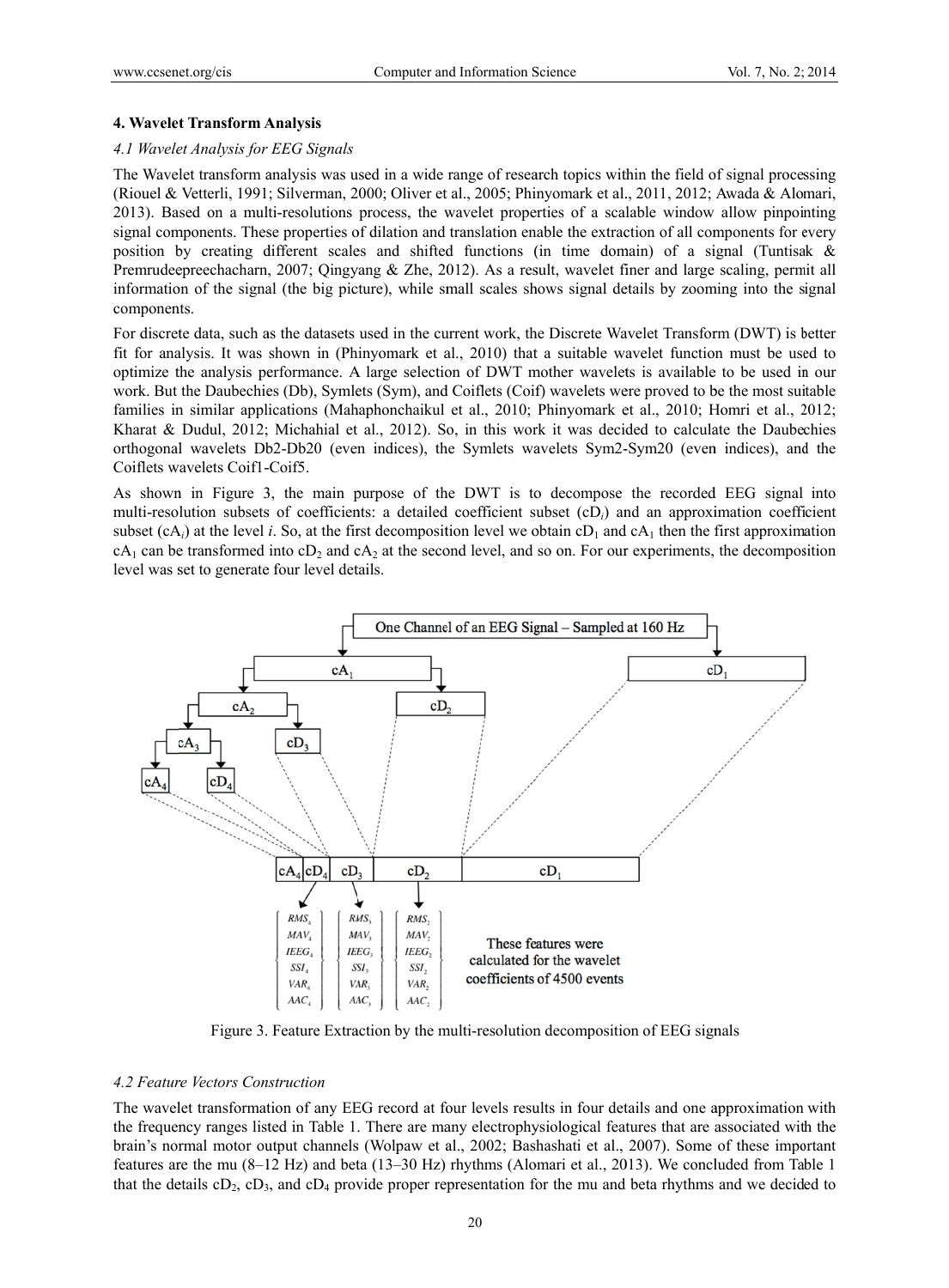extract the vectors of features from these details only as shown in Figure 3.

|  |  |  | Table 1. Frequency range for the decomposed details and approximation |
|--|--|--|-----------------------------------------------------------------------|
|  |  |  |                                                                       |

| Signal Component Frequency Range |              |
|----------------------------------|--------------|
| CD <sub>1</sub>                  | $40 - 80$ Hz |
| cD <sub>2</sub>                  | $20 - 40$ Hz |
| $cD_3$                           | $10 - 20$ Hz |
| $cD_4$                           | $5 - 10$ Hz  |
| $cA_4$                           | $0-5$ Hz     |

Phinyomark et al. (2013) provided the mathematical definitions of many amplitude estimators for neurological activities. If we assume that the  $n^{\text{th}}$  sample of a wavelet decomposed detail at level *i* is  $D_i(n)$ , then we can define the following features:

• Root Mean Square (RMS)

$$
RMS_i = \sqrt{\frac{1}{N} \sum_{n=1}^{N} D_i^2(n)}
$$
 (1)

• Mean Absolute Value (MAV)

$$
MAV_i = \frac{1}{N} \sum_{n=1}^{N} |D_i(n)|
$$
 (2)

Integrated EEG (IEEG)

$$
IEEG_i = \sum_{n=1}^{N} |D_i(n)| \tag{3}
$$

Simple Square Integral (SSI)

$$
SSI_i = \sum_{n=1}^{N} \left| D_i(n) \right|^2 \tag{4}
$$

Variance of EEG (VAR)

$$
VAR_i = \frac{1}{N-1} \sum_{n=1}^{N} D_i^2(n)
$$
 (5)

Average Amplitude Change (AAC)

$$
AAC_i = \frac{1}{N} \sum_{n=1}^{N} |D_i(n+1) - D_i(n)|
$$
\n(6)

The Daubechies, Symlets, and Coiflets wavelets were used to analyze the channels  $C_3$ ,  $C_4$ , and  $C_2$  of each EEG record. Then, as depicted in Figure 3, the features RMS, MAV, IEEG, SSI, VAR, and AAC were calculated for the wavelet coefficients using Equations 1 through 6. This process was repeated for each event in our dataset of 4500 vectors. At the end of these calculations, 9 RMS features (3 channels  $\times$  3 details), 9 MAV features, 9 IEEG features, 9 SSI features, 9 VAR features, and 9 AAC features were generated for each wavelet. These features were numerically represented in a format that is suitable for use with NN algorithms (Qahwaji et al., 2008; Al-Omari et al., 2010) as described in the next section.

#### **5. Neural Networks Experiments**

Neural networks learning algorithms were used in (Pfurtscheller et al., 1997; Homri et al., 2012; Kharat & Dudul, 2012; Tolić & Jović, 2013) and provided good classification performance. A detailed description of NN can be found in (Qahwaji et al., 2008). The MATLAB NN toolbox was used for all the training and testing experiments. The training experiments were handled with the aid of the back-propagation learning algorithm (Fahlmann  $\&$ Lebiere, 1989).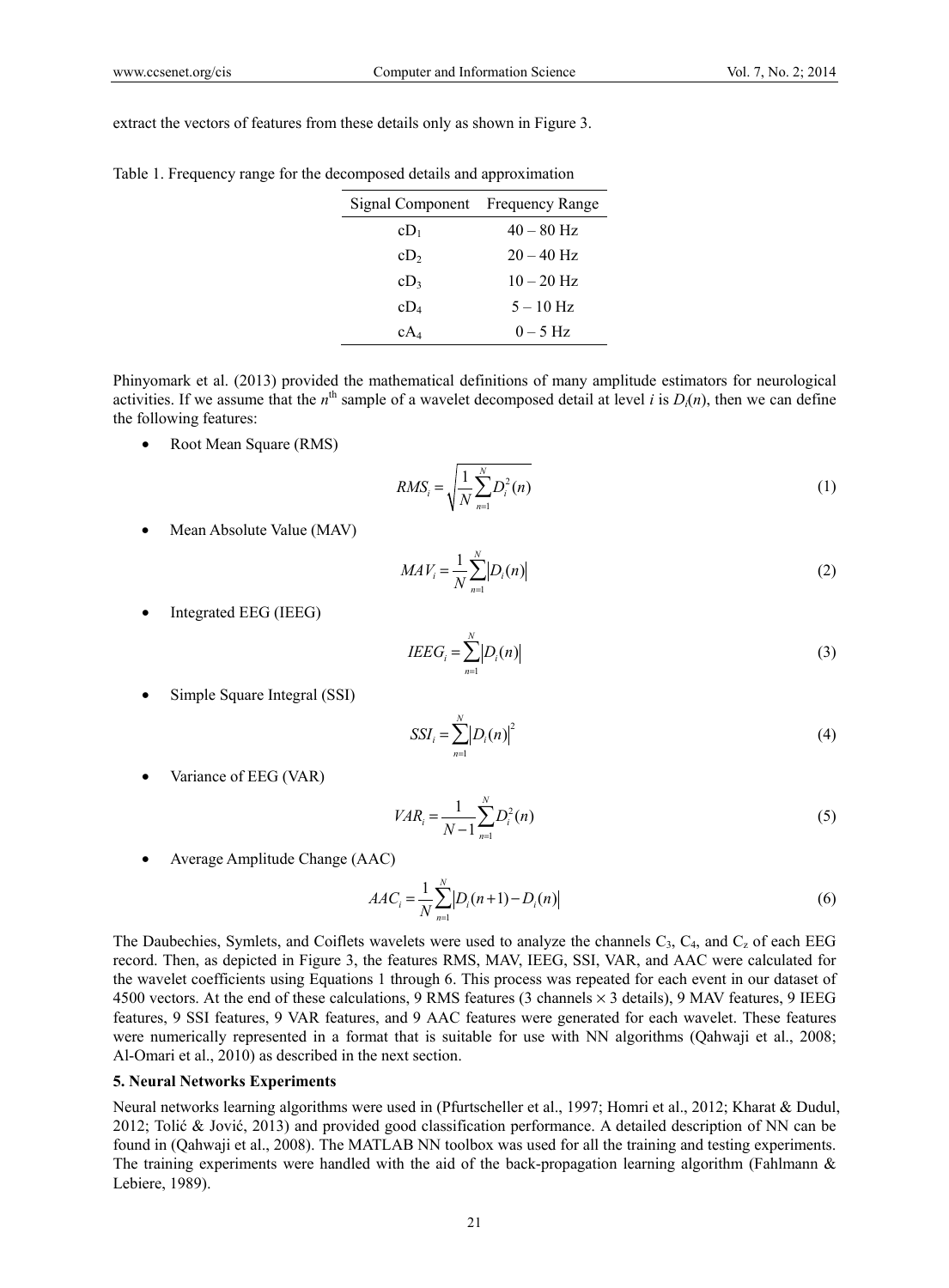Six networks were created with one output node representing the target function of fists/feet movement:

- Network 1: 9 inputs representing the MAR Features.  $\bullet$
- Network 2: 9 inputs representing the RMS Features.  $\bullet$
- Network 3: 9 inputs representing the AAC Features.  $\bullet$
- Network 4: 9 inputs representing the IEEG Features.  $\bullet$
- Network 5: 9 inputs representing the SSI Features.  $\bullet$
- Network 6: 9 inputs representing the VAR Features.  $\bullet$

The number of hidden layers for these networks was varied from 1 to 20. At each specific number of hidden layers, 80% of the samples (3600 events) were randomly selected and used for training and the remaining 20% for testing. This process was repeated 10 times, and in each time the datasets were randomly mixed. For each number of hidden layers, the average accuracy was calculated for the ten training-testing pairs.

A huge number of training and testing experiments were carried out for each of the six networks. The performance of each network, for a specific wavelet family, is optimized by plotting all classification results on the same graph as shown in Figure 4. Table 3 through Table 4 lists the number of hidden layers associated with the neural network that provided the best average accuracy, for a specific wavelet function.



Figure 4. Optimization graph comparing the NN performance using the MAV feature for all Coiflets functions

Table 2. Best Average Accuracy (Avg Acc) results achieved using different Coiflets functions with different features and a variable number of Hidden Layers (HL) for the NN classifier

| Features            | <b>MAV</b> |            | <b>RMS</b> |            | AAC |            | <b>IEEG</b> |            | <b>SSI</b> |            | VAR. |            |
|---------------------|------------|------------|------------|------------|-----|------------|-------------|------------|------------|------------|------|------------|
| Coiflets<br>wavelet | HL         | Avg<br>Acc | HL         | Avg<br>Acc | HL  | Avg<br>Acc | HL          | Avg<br>Acc | HL         | Avg<br>Acc | НL   | Avg<br>Acc |
| Coifl               | 19         | 0.6945     | 11         | 0.7537     | 9   | 0.7395     | 5           | 0.7205     | 14         | 0.7348     | 16   | 0.7561     |
| Coif2               | 19         | 0.7419     | 13         | 0.6874     | 16  | 0.7419     | 20          | 0.7892     | 19         | 0.7348     | 6    | 0.6495     |
| Coif3               | 7          | 0.7324     | 17         | 0.7656     | 18  | 0.7395     | 11          | 0.7490     | 20         | 0.7040     | 15   | 0.7158     |
| Coif4               | 20         | 0.8911     | 19         | 0.7442     | 16  | 0.7916     | 12          | 0.7277     | 18         | 0.7111     | 17   | 0.7845     |
| Coif <sub>5</sub>   | 19         |            | 14         | 0.7324     | 19  | 0.7750     | 11          | 0.7111     | 19         | 0.6684     | 15   | 0.6874     |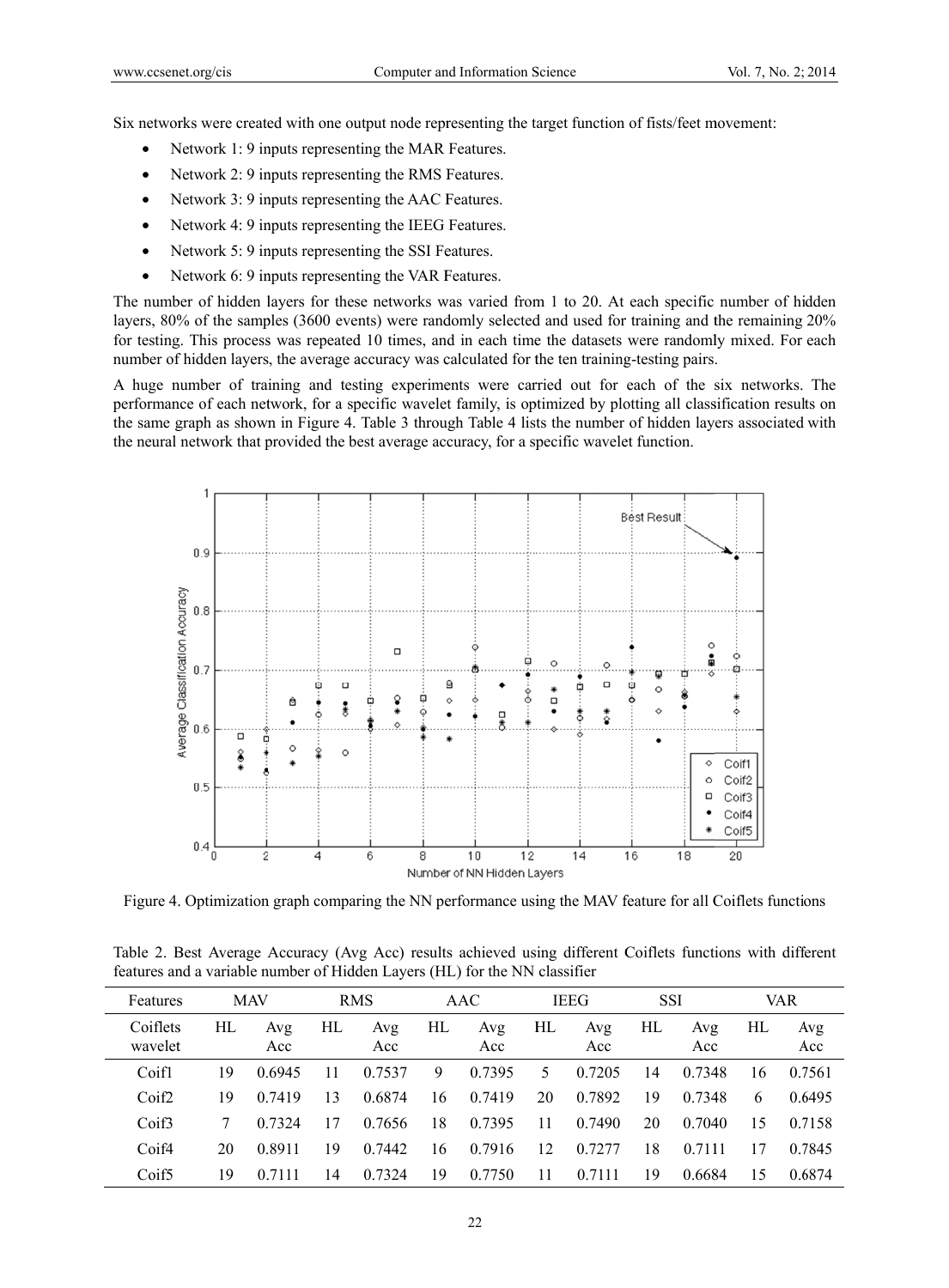| Features              | <b>MAV</b> |            |    | <b>RMS</b> | AAC |            | <b>IEEG</b> |            | <b>SSI</b> |            | <b>VAR</b> |            |
|-----------------------|------------|------------|----|------------|-----|------------|-------------|------------|------------|------------|------------|------------|
| Daubechies<br>wavelet | HL         | Avg<br>Acc | HL | Avg<br>Acc | НL  | Avg<br>Acc | HL          | Avg<br>Acc | НL         | Avg<br>Acc | HL         | Avg<br>Acc |
| D <sub>b</sub> 2      | 17         | 0.8403     | 12 | 0.8203     | 20  | 0.8028     | 19          | 0.8003     | 15         | 0.8478     | 19         | 0.8028     |
| D <sub>b</sub> 4      | 11         | 0.8378     | 18 | 0.8053     | 18  | 0.7628     | 20          | 0.8478     | 8          | 0.7278     | 17         | 0.7528     |
| D <sub>b</sub> 6      | 17         | 0.7678     | 17 | 0.7178     | 11  | 0.7578     | 15          | 0.7503     | 15         | 0.8328     | 10         | 0.7153     |
| D <sub>b</sub> 8      | 8          | 0.8103     | 20 | 0.7753     | 17  | 0.7353     | 17          | 0.8678     | 14         | 0.7353     | 20         | 0.7978     |
| Db10                  | 12         | 0.7853     | 11 | 0.8078     | 14  | 0.8228     | 16          | 0.8353     | 12         | 0.6803     | 9          | 0.6903     |
| Db12                  | 17         | 0.7678     | 8  | 0.7228     | 18  | 0.7653     | 19          | 0.7578     | 18         | 0.7203     | 18         | 0.7128     |
| Db14                  | 20         | 0.7503     | 13 | 0.7728     | 13  | 0.7678     | 12          | 0.8303     | 17         | 0.7128     | 18         | 0.7353     |
| Db16                  | 16         | 0.8178     | 13 | 0.7453     | 19  | 0.7753     | 14          | 0.7178     | 18         | 0.7128     | 12         | 0.7153     |
| Db18                  | 16         | 0.8028     | 16 | 0.7303     | 20  | 0.7203     | 18          | 0.7328     | 10         | 0.7303     | 20         | 0.7278     |
| Db20                  | 14         | 0.7803     | 15 | 0.8153     | 15  | 0.7478     | 12          | 0.7703     | 17         | 0.6978     | 17         | 0.8003     |

Table 3. Best Average Accuracy (Avg Acc) results achieved using different Daubechies functions with different features and a variable number of Hidden Layers (HL) for the NN classifier

Table 4. Best Average Accuracy (Avg Acc) results achieved using different Symlets functions with different features and a variable number of Hidden Layers (HL) for the NN classifier

| Features           | <b>MAV</b> |            |    | <b>RMS</b><br>AAC |    | <b>IEEG</b> |    | <b>SSI</b> |    | <b>VAR</b> |    |            |
|--------------------|------------|------------|----|-------------------|----|-------------|----|------------|----|------------|----|------------|
| Symlets<br>wavelet | HL         | Avg<br>Acc | HL | Avg<br>Acc        | HL | Avg<br>Acc  | HL | Avg<br>Acc | HL | Avg<br>Acc | HL | Avg<br>Acc |
| Sym2               | 16         | 0.8451     | 14 | 0.8378            | 17 | 0.8549      | 17 | 0.8256     | 20 | 0.7620     | 14 | 0.8744     |
| Sym4               | 20         | 0.7522     | 14 | 0.7644            | 16 | 0.7816      | 18 | 0.7669     | 14 | 0.6789     | 19 | 0.7278     |
| Sym <sub>6</sub>   | 14         | 0.7596     | 13 | 0.7840            | 14 | 0.8036      | 9  | 0.7889     | 18 | 0.6764     | 19 | 0.6838     |
| Sym <sub>8</sub>   | 15         | 0.6984     | 17 | 0.7009            | 15 | 0.7473      | 16 | 0.7596     | 10 | 0.6936     | 19 | 0.7107     |
| Sym10              | 13         | 0.7180     | 8  | 0.7009            | 16 | 0.8500      | 15 | 0.7473     | 16 | 0.6911     | 20 | 0.6984     |
| Sym12              | 19         | 0.7718     | 14 | 0.7473            | 20 | 0.7424      | 18 | 0.7156     | 11 | 0.7449     | 13 | 0.6838     |
| Sym14              | 18         | 0.8084     | 11 | 0.7449            | 19 | 0.7889      | 20 | 0.7840     | 19 | 0.7180     | 18 | 0.6960     |
| Sym16              | 19         | 0.7327     | 14 | 0.7498            | 16 | 0.7816      | 18 | 0.7596     | 17 | 0.6667     | 20 | 0.6740     |
| Sym18              | 14         | 0.7327     | 18 | 0.8231            | 11 | 0.8182      | 20 | 0.7547     | 16 | 0.7204     | 19 | 0.7204     |
| Sym20              | 19         | 0.7376     | 16 | 0.7522            | 19 | 0.8427      | 19 | 0.7669     | 15 | 0.7204     | 15 | 0.6862     |

By comparing the results, it was found that the optimum classification accuracy that can be achieved using our system is 89.11%. This performance was achieved by inputting the MAV feature of a Coif4 wavelet into a neural network of 20 hidden layers. This result is consistent with the conclusions reported in (Phinyomark et al., 2013) where it was shown that both MAV and RMS were accurate inputs for recognition and classification systems.

If we compare the highest accuracies in all tables, we can note that the Symlets wavelet outperforms the other wavelet families in most cases. The VAR feature for the Sym2 wavelet provided an accuracy of 87.44% using a NN of 14 hidden layers. In addition, the AAC feature for the same wavelet provided a 85.49% performance using a NN of 17 hidden layers.

On the other hand, it can be concluded from all tables that the MAV feature provides the best overall performance using any wavelet family. It is associated with the performances of 89.11%, 84.03%, and 84.51 while applying the Coiflets, Daubechies, and Symlets, respectively. The next best feature is the VAR then the IEEG. It can be mentioned here that The IEEG feature for the Db8 wavelet provided an accuracy of 86.78% using a NN of 17 hidden layers.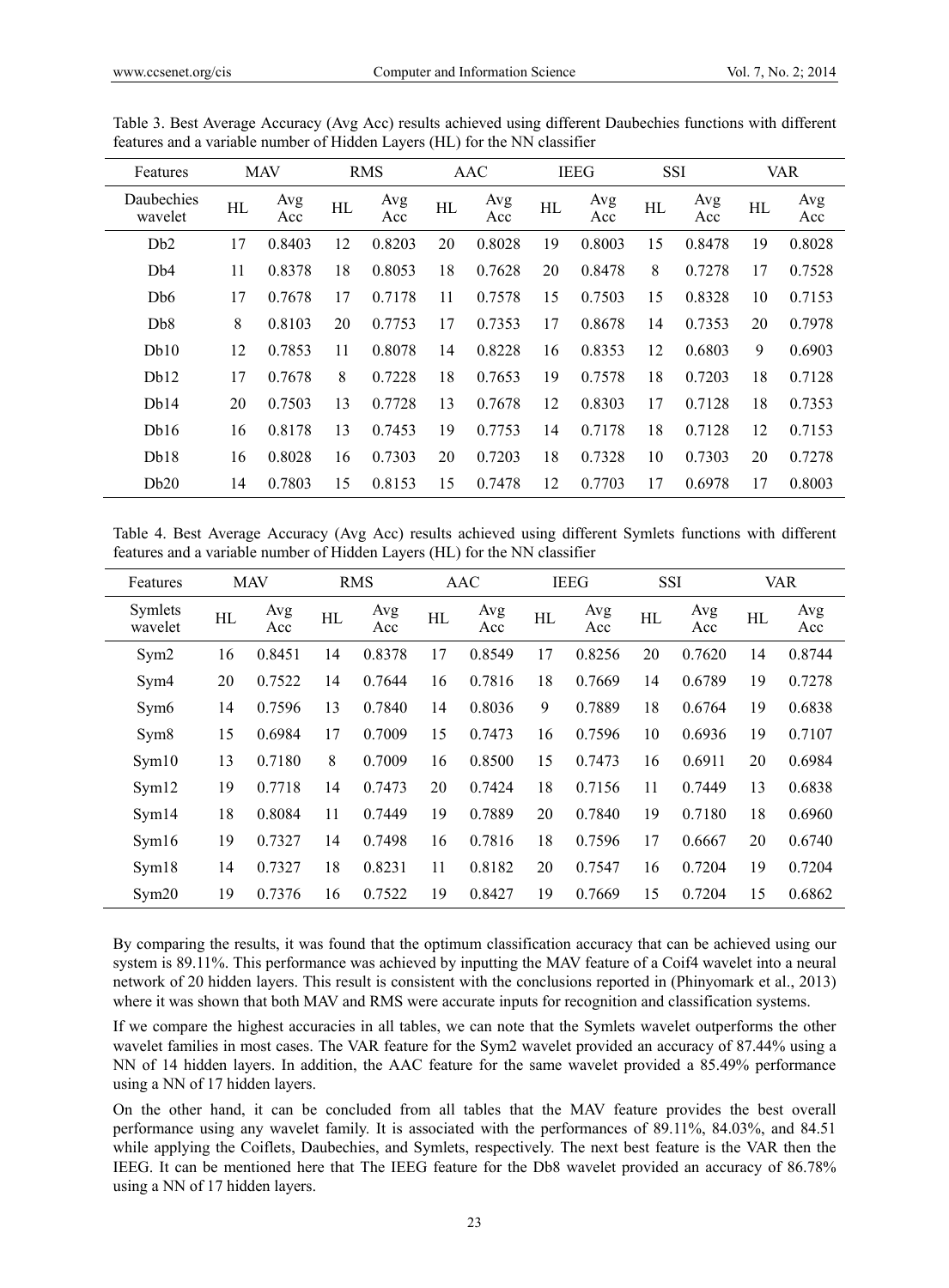#### **6. Conclusions**

This work describes a classification system that can classify imagined EEG signals into fists and feet movements. Symlets, Daubechies, Coiflets wavelet families were compared for their abilities to decompose EEG signals and extract features that can be used as inputs to neural networks. Extensive experiments were carried out and the neural networks were optimized. The optimum classification performance of 89.11% was achieved with a NN classifier of 20 hidden layers while using the mean absolute value of the Coiflets wavelet coefficients as inputs to NN. It is believed that this work is one of the best to achieve such classification performance while working on imagined fists and feet activities. Real-time applications of this work can be implemented in the near future.

#### **Acknowledgements**

The authors are grateful to Applied Science University (ASU), Amman-Jordan, for the financial support granted to cover the publication fee of this research article.

#### **References**

- Al-Omari, M., Qahwaji, R., Colak, T., & Ipson, S. (2010). Machine learning-based investigation of the associations between cmes and filaments. *Solar Physics, 262*(2), 511-539. http://dx.doi.org/10.1007/s11207-010-9516-5
- Alomari, M. H., Samaha, A., & AlKamha, K. (2013). Automated Classification of L/R Hand Movement EEG Signals using Advanced Feature Extraction and Machine Learning. *International Journal of Advanced Computer Science and Applications, 4*(6), 207-212. http://dx.doi.org/10.14569/IJACSA.2013.040628
- Awada, E. A., & Alomari, M. H. (2013). Application of Wavelet Transform Analysis to ADCs Harmonics Distortion. *Computer and Information Science, 6*(3), 118-124. http://dx.doi.org/10.5539/cis.v6n3p118
- Bartels, G., Shi, L. C., & Lu, B. L. (2010). Automatic artifact removal from EEG a mixed approach based on double blind source separation and support vector machine. *2010 Annual International Conference of the IEEE Engineering in Medicine and Biology Society* (EMBC) (pp. 5383-5386). http://dx.doi.org/10.1109/iembs.2010.5626481
- Bashashati, A., Fatourechi, M., Ward, R. K., & Birch, G. E. (2007). A survey of signal processing algorithms in brain-computer interfaces based on electrical brain signals. *Journal of Neural Engineering, 4*(2), R32-57. http://dx.doi.org/10.1088/ 1741-2560/4/2/R03
- Deecke, L., Weinberg, H., & Brickett, P. (1982). Magnetic fields of the human brain accompanying voluntary movements: Bereitschaftsmagnetfeld. *Experimental Brain Research, 48*(1), 144-148. http://dx.doi.org/10.1007/ BF00239582
- Delorme, A., & Makeig, S. (2004). EEGLAB: an open source toolbox for analysis of single-trial EEG dynamics. *Journal of Neuroscience Methods, 134*(1), 9-21. http://dx.doi.org/10.1016/ j.jneumeth.2003.10.009
- Donoghue, J. P. (2002). Connecting cortex to machines: recent advances in brain interfaces. *Nature Neuroscience Supplement, 5*(Suppl.), 1085-1088. http://dx.doi.org/10.1038/nn947
- Fahlmann, S. E., & Lebiere, C. (1989). The cascade-correlation learning architecture. *Advances in Neural Information Processing Systems 2* (NIPS-2). Denver, Colorado.
- Farina, D., Nascimento, O. F. D., Lucas, M. F., & Doncarli, C. (2007). Optimization of wavelets for classification of movement-related cortical potentials generated by variation of force-related parameters. *Journal of Neuroscience Methods, 162*(1-2), 357-363. http://dx.doi.org/10.1016/j.jneumeth.2007.01.011
- Goldberger, A. L., Amaral, L. A., Glass, L., Hausdorff, J. M., Ivanov, P. C., Mark, R. G., ... Stanley, H. E. (2000). PhysioBank, PhysioToolkit, and PhysioNet: Components of a New Research Resource for Complex Physiologic Signals. *Circulation, 101*(23), e215-e220. http://dx.doi.org/ 10.1161/01.CIR.101.23.e215
- Gómez-Herrero, G. (2008). *Automatic Artifact Removal (AAR) toolbox for MATLAB*. Transform methods for Electroencephalography (EEG). Retrieved from http://kasku.org/projects/eeg/aar.htm
- Grabianowski, E. (2007). *How Brain-computer Interfaces Work*. HowStuffWorks, Inc. Retrieved from http://computer.howstuffworks.com/brain-computer-interface.htm
- Graimann, B., Allison, B., & Pfurtscheller, G. (2010). Brain-Computer Interfaces: A Gentle Introduction (pp. 1-27). Berlin Heidelberg: Brain-Computer Interfaces, Springer. http://dx.doi.org/10.1007/978-3-642-02091-9\_1
- Guger, C., Harkam, W., Hertnaes, C., & Pfurtscheller, G. (1999). Prosthetic Control by an EEG-based Brain-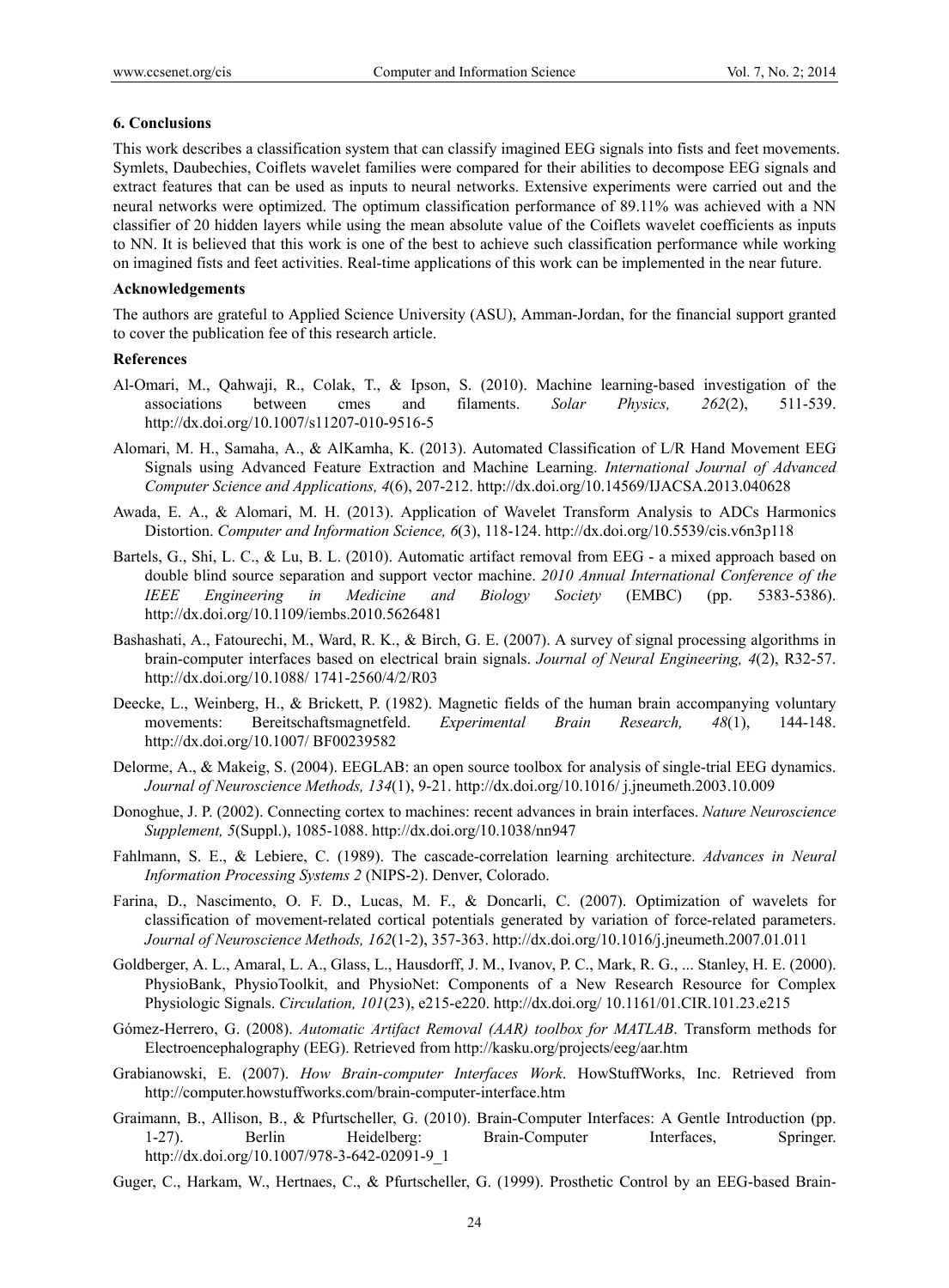Computer Interface (BCI). *AAATE 5th European Conference for the Advancement of Assistive Technology*, Düsseldorf, Germany. Retrieved from http://www.gtec.at/research/Publications/aaate.pdf

- Homri, I., Yacoub, S., & Ellouze, N. (2012). Optimal segments selection for EEG classification. *6th International Conference on Sciences of Electronics, Technologies of Information and Telecommunications* (SETIT) (pp. 817-821), Sousse, Tunisia. http://dx.doi.org/10.1109/SETIT.2012.6482020
- Jasper, H. H. (1958). The ten twenty electrode system of the international federation. *Electroencephalography and Clinical Neurophysiology, 10*, 371-375. http://ci.nii.ac.jp/naid/10020218106/
- Joyce, C. A., Gorodnitsky, I. F., & Kutas, M. (2004). Automatic removal of eye movement and blink artifacts from EEG data using blind component separation. *Psychophysiology, 41*(2), 313-325. http://dx.doi.org/10.1111/ j.1469-8986.2003.00141.x
- Kharat, P. A., & Dudul, S. V. (2012). Daubechies Wavelet Neural Network Classifier for the Diagnosis of Epilepsy. *Wseas Transactions on Biology and Biomedicine, 9*(4), 103-113.
- Kim, J. A., Hwang, D. U., Cho, S. Y., & Han, S. K. (2003). Single trial discrimination between right and left hand movement with EEG signal. *Proceedings of the 25th Annual International Conference of the IEEE Engineering in Medicine and Biology Society* (pp. 3321-3324). Cancun, Mexico, Vol. 3324. http://dx.doi.org/10.1109/iembs.2003.1280855
- Levine, S. P., Huggins, J. E., BeMent, S. L., Kushwaha, R. K., Schuh, L. A., Passaro, E. A., ... Ross, D. A. (1999). Identification of electrocorticogram patterns as the basis for a direct brain interface. *Journal of Clinical Neurophysiology, 16*(5), 439-447. http://dx.doi.org/10.1097/00004691- 199909000-00005
- Mahaphonchaikul, K., Sueaseenak, D., Pintavirooj, C., Sangworasil, M., & Tungjitkusolmun, S. (2010). EMG signal feature extraction based on wavelet transform. *2010 International Conference on Electrical Engineering/Electronics Computer Telecommunications and Information Technology* (ECTI-CON), Chiang Mai (pp. 327-331). Retrieved from http://ieeexplore.ieee.org/xpls/ abs\_all.jsp?arnumber=5491475
- Michahial, S., Ranjith, K. R., Hemath, K. P., & Puneeth, K. A. (2012). Hand rotate EEG signal feature extraction by second order Daubechies wavelet transform (DWT). *2012 Third International Conference on Computing Communication & Networking Technologies* (ICCCNT), Coimbatore (pp. 1-6). http://dx.doi.org/10.1109/ICCCNT.2012.6396080
- Mohamed, A. K. (2011). *Towards improved EEG interpretation in a sensorimotor BCI for the control of a prosthetic or orthotic hand*. Faculty of Engineering. Johannesburg, University of Witwatersrand. Thesis: Master of Science in Engineering. Retrieved from http://hdl.handle.net/10539/10546
- Müller, K. R., Krauledat, M., Dornhege, G., Curio, G., & Blankertz, B. (2007). Machine learning and applications for brain-computer interfacing. In *Human Interface and the Management of Information. Methods, Techniques and Tools in Information Design* (pp. 705-714). Springer Berlin Heidelberg. http://dx.doi.org/10.1007/978-3-540-73345-4\_80
- Neuper, C., & Pfurtscheller, G. (2001). Evidence for distinct beta resonance frequencies in human EEG related to specific sensorimotor cortical areas. *Clinical Neurophysiology, 112*(11), 2084-2097. http://dx.doi.org/10.1016/S1388-2457(01)00661-7
- Niedermeyer, E., & da Silva, F. H. L. (2005). *Electroencephalography: Basic Principles, Clinical Applications, and Related Fields, Lippincott Williams & Wilkins*. Retrieved from http://books.google.jo/books?id=tndqYGPHQdEC
- Oliver, J., Shantha Selva Kumari, R., & Sadasivam, V. (2005). Wavelets for improving spectral efficiency in a digital communication system. *Sixth International Conference on Computational Intelligence and Multimedia Applications*, Las Vegas, Nevada: 198-203. http://dx.doi.org/10.1109/ICCIMA.2005.60
- Pfurtscheller, G., Neuper, C., Flotzinger, D., & Pregenzer, M. (1997). EEG-based discrimination between imagination of right and left hand movement. *Electroencephalography and Clinical Neurophysiology, 103*(6), 642-651. http://dx.doi.org/10.1016/S0013-4694(97)00080-1
- Phinyomark, A., Limsakul, C., & Phukpattaranont, P. (2010). Optimal Wavelet Functions in Wavelet Denoising for Multifunction Myoelectric Control. *ECTI Transactions on Electrical Eng., Electronics, and Communications, 8*(1), 43-52.
- Phinyomark, A., Limsakul, C., & Phukpattaranont, P. (2011). Application of Wavelet Analysis in EMG Feature Extraction for Pattern Classification. *Measurement Science Review, 11*(2), 45-52. http://dx.doi.org/10.2478/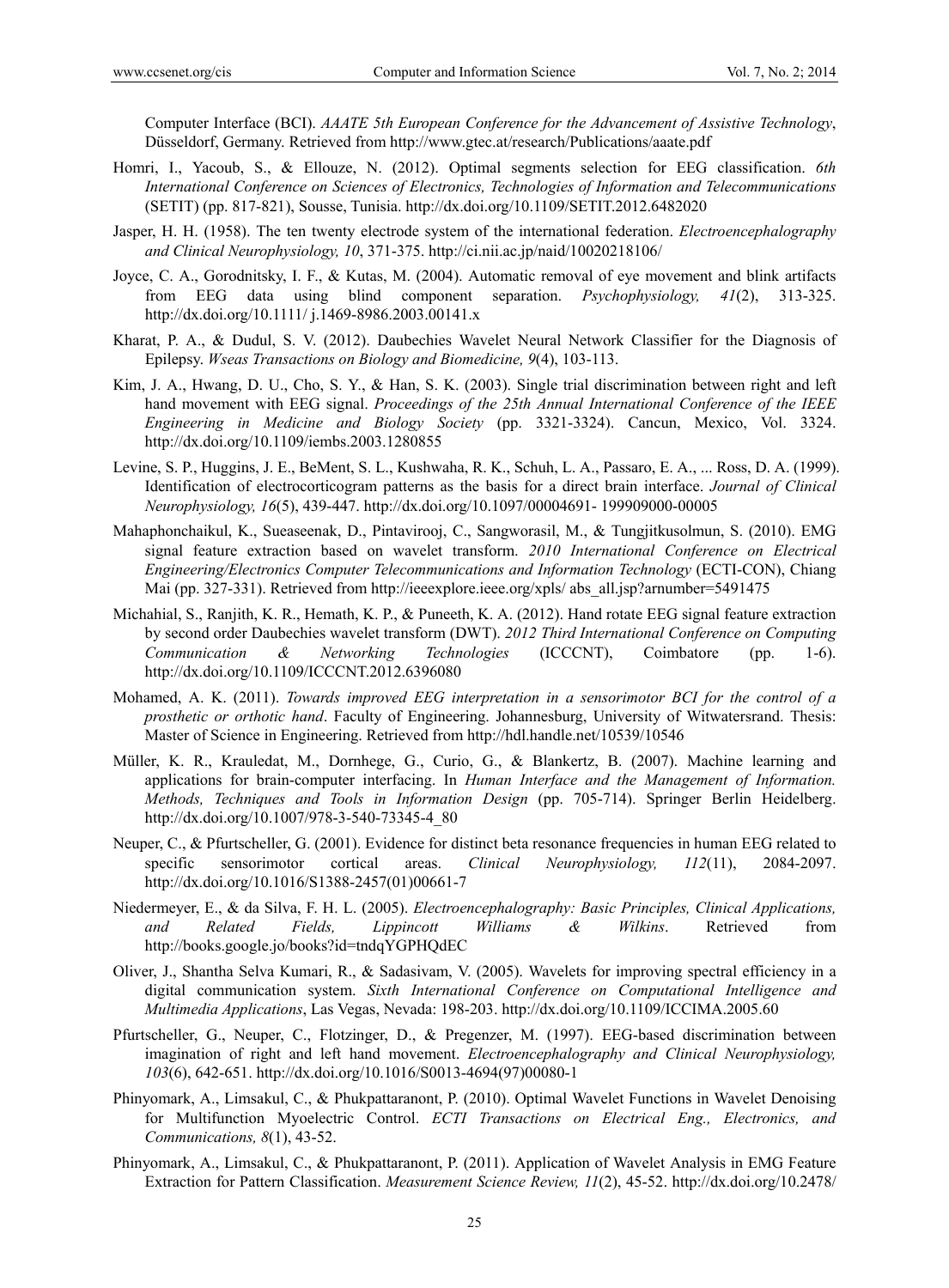v10048-011-0009-y

- Phinyomark, A., Nuidod, A., Phukpattaranont, P., & Limsakul, C. (2012). Feature Extraction and Reduction of Wavelet Transform Coefficients for EMG Pattern Classification. *Elektronika ir Elektrotechnika (Electronics and Electrical Engineering), 122*(6), 27-32. http://dx.doi.org/10.5755/j01.eee.122.6.1816
- Phinyomark, A., Quaine, F., Laurillau, Y., Thongpanja, S., Limsakul, C., & Phukpattaranont, P. (2013). EMG Amplitude Estimators Based on Probability Distribution for Muscle-Computer Interface. *Fluctuation and Noise Letters, 12*(3), 1350016. http://dx.doi.org/ 10.1142/S0219477513500168
- Qahwaji, R., Colak, T., Al-Omari, M., & Ipson, S. (2008). Automated Prediction of CMEs Using Machine Learning of CME – Flare Associations. *Sol. Phys., 248*(2), 471-483. http://dx.doi.org/10.1007/s11207-007-9108-1
- Qingyang, L., & Zhe, S. (2012). Method of Harmonic Detection Based On the Wavelet Transform. *International Conference on Information and Computer Applications* (ICICA), Hong Kong (pp. 213-217). http://dx.doi.org/10.4028/www.scientific.net/AMR.748.646
- Riouel, O., & Vetterli, M. (1991). Wavelet and signal processing. *IEEE SP Mag., 8*, 14-38. http://dx.doi.org/10.1109/79.91217
- Romo-Vazquez, R., Ranta, R., Louis-Dorr, V., & Maquin, D. (2007). EEG Ocular Artefacts and Noise Removal. *29th Annual International Conference of the IEEE Engineering in Medicine and Biology Society*, EMBS 2007 (pp. 5445-5448). Lyon. http://dx.doi.org/10.1109/IEMBS.2007.4353577
- Schalk, G., McFarland, D. J., Hinterberger, T., Birbaumer, N., & Wolpaw, J. R. (2004). BCI2000: a general-purpose brain-computer interface (BCI) system. *IEEE Transactions on Biomedical Engineering 51*(6), 1034-1043. http://dx.doi.org/10.1109/ TBME.2004.827072
- Selim, A. E., Wahed, M. A., & Kadah, Y. M. (2008). Machine Learning Methodologies in Brain-Computer Interface Systems. *Biomedical Engineering Conference*, 2008. CIBEC 2008 (pp. 1-5). Cairo International. http://dx.doi.org/10.1109/cibec.2008.4786106
- Sepulveda, F. (2011). *Brain-Actuated Control of Robot Navigation*. Advances in Robot Navigation. A. Barrera, InTech. http://dx.doi.org/10.5772/17401
- Silverman, B. (2000). Wavelets in Statistics: Beyond the Standard Assumptions. *Wavelet: The key to intermittent information* (pp. 71-86). Oxford, New York: Oxford University Press. Retrieved from http://www.stats.ox.ac.uk/~silverma/pdf/rspaper.pdf
- Sleight, J., Pillai, P., & Mohan, S. (2009) *Classification of Executed and Imagined Motor Movement EEG Signals*. University of Michigan. Retrieved from http://www.scribd.com/doc/82045737/ICA
- Su, Y., Qi, Y., Luo, J. X., Wu, B., Yang, F., Li, Y., ... Chen, W. D. (2011). A hybrid brain-computer interface control strategy in a virtual environment. *Journal of Zhejiang University SCIENCE C, 12*(5), 351-361. http://dx.doi.org/10.1631/jzus.C1000208
- Tolić, M., & Jović, F. (2013). Classification of Wavelet Transformed EEG Signals with Neural Network for Imagined Mental and Motor Tasks. *International Journal of Fundamental and Applied Kinesiology, 45*(1), 130-138. http://hrcak.srce.hr/file/153746
- Tuntisak, S., & Premrudeepreechacharn, S. (2007). Harmonic Detection in Distribution Systems Using Wavelet Transform and Support Vector Machine. *2007 IEEE Lausanne Power Tech*, Lausanne (pp. 1540-1545). http://dx.doi.org/10.1109/PCT.2007.4538544
- Vallabhaneni, A., Wang, T., & He, B. (2005). Brain—Computer Interface. *Neural Engineering* (pp. 85-121). Springer US. http://dx.doi.org/10.1007/0-306-48610-5\_3
- Vidal, J. J. (1973). Toward Direct Brain-Computer Communication. *Annual Review of Biophysics and Bioengineering, 2*(1), 157-180. http://dx.doi.org/10.1146/annurev.bb.02.060173.001105
- Wang, Y., Hong, B., Gao, X., & Gao, S. (2007). Implementation of a Brain-Computer Interface Based on Three States of Motor Imagery. *29th Annual International Conference of the IEEE Engineering in Medicine and Biology Society, 2007* (pp. 5059-5062). EMBS 2007. http://dx.doi.org/10.1109/iembs.2007.4353477
- Wolpaw, J. R., Birbaumer, N., McFarland, D. J., Pfurtscheller, G., & Vaughan, T. M. (2002). Brain-computer interfaces for communication and control. *Clinical Neurophysiology, 113*(6), 767-791. http://dx.doi.org/10.1016/S1388-2457(02)00057-3